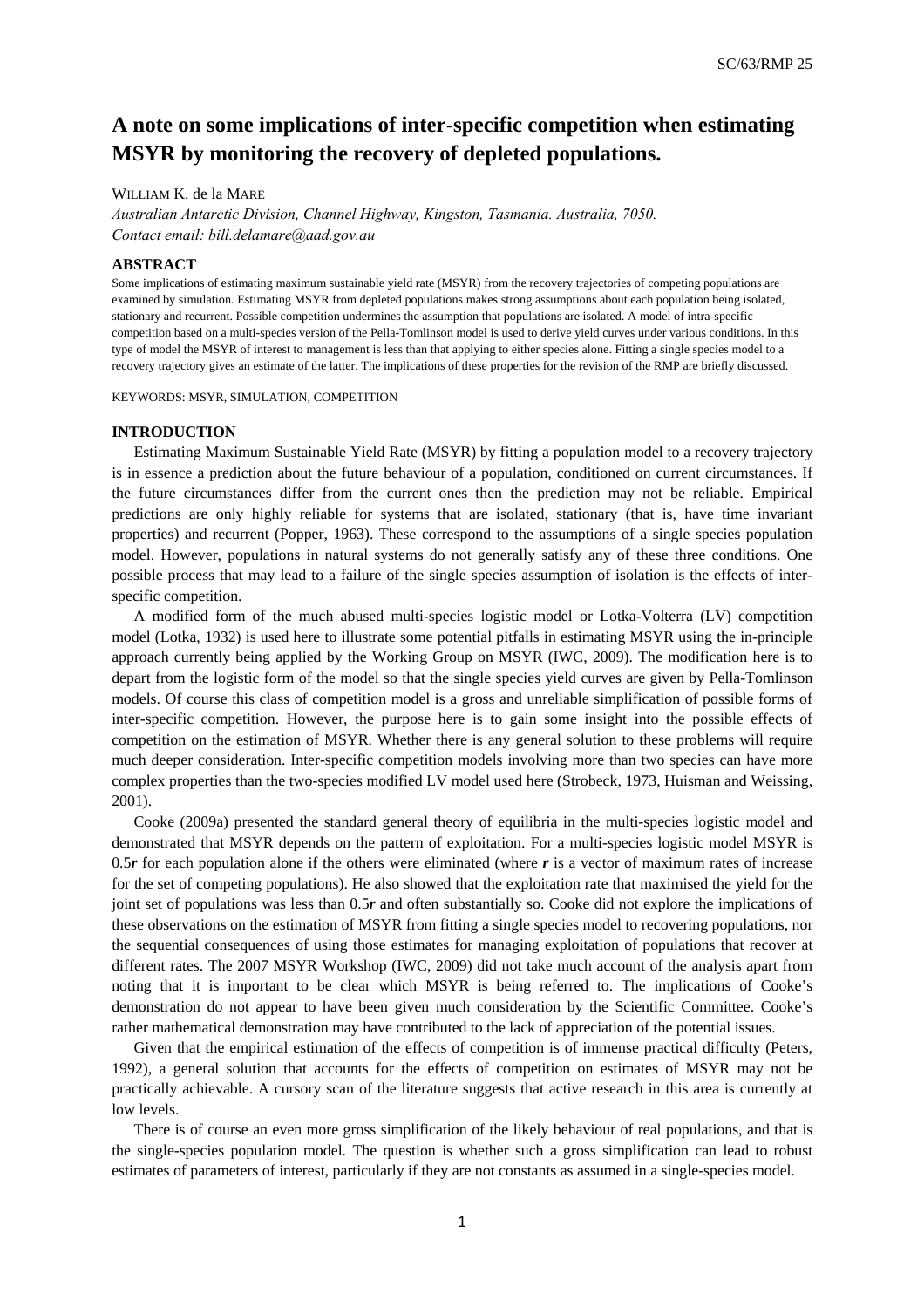The modified LV model for two competing populations P1 and P2 can be written in the form of difference equations as:

$$
N_{1,t+1} = N_{1,t} \left( 1 + r_1 \left( 1 - \left( \frac{N_{1,t}}{K_1} \right)^{z_1} - \frac{\alpha_{12} N_{2,t}}{r_1} \right) - H_{1,t} \right)
$$
  

$$
N_{2,t+1} = N_{2,t} \left( 1 + r_2 \left( 1 - \left( \frac{N_{2,t}}{K_2} \right)^{z_2} - \frac{\alpha_{21} N_{1,t}}{r_2} \right) - H_{2,t} \right)
$$

where  $N_{\mu}$  is the abundance of populations (P1 or P2) in year *t* 

*r.* is the maximum rate of a population's increase (when **both** populations are of negligible size)

*K.* is the carrying capacities of each population in the absence of the other

*α***..** are competition coefficients capturing the effect of one population on the other

 $H_{t,t}$  are exploitation rates, that is, proportions of the population taken in year  $t$ 

The two populations are set up with the parameters given in Table 1.

| Parameter           | Population 1 | Population 2 |
|---------------------|--------------|--------------|
| K                   | 5000         | 10000        |
|                     | 0.08         | 0.04         |
|                     | 2.39         | 2.39         |
| $\alpha$            | $r_1/15000$  | $r_2/20000$  |
| Single species MSYL | 3000         | 6000         |
| Single species MSYR | 0.0564       | 0.0282       |

Table 1. Parameters used in the competition model

The equations have an equilibrium solution when:

$$
r_1 \left( 1 - \left( \frac{N_1}{K_1} \right)^{z_1} - \frac{\alpha_{12} N_2}{r_1} \right) - H_1 = r_2 \left( 1 - \left( \frac{N_2}{K_2} \right)^{z_2} - \frac{\alpha_{21} N_1}{r_2} \right) - H_2
$$

The terms on either side of the equations are isoclines where the rate of increase of a population is zero. Since these are equilibrium solutions the *t* subscripts can be dropped. An equilibrium solution for the two equations occurs at population abundances where two isoclines intersect. The only solutions of interest in the illustrations in this paper are where the populations can coexist in stable equilibrium.

Fig. 1 gives some examples of the zero isoclines showing the equilibria for several exploitation rates. The isoclines 1 and 2 in Fig 1 both have *H***.** set at zero. The unexploited equilibrium for the two populations occurs at  $N_1 = 3344$  and  $N_2 = 9263$ , which will be referred to as  $K^*_{11}$  and  $K^*_{22}$  respectively. Isocline 3 has P1 exploited at a rate of 0.0267, which results in the isoclines intercepting at  $N_1 = 0$  and  $N_2 = K_2$ . This means, in the absence of exploitation on P2, that an exploitation rate  $> 0.0267$  on P1 will lead to its collapse despite the single species MSYR being more than twice that value. Isoclines 4 and 5 correspond to both populations being exploited simultaneously so that the resultant equilibrium occurs at  $N_1 = 2007$  and  $N_2 = 5558$ , which are 60% of their respective  $K^*$  values.

In this class of model, the yield curves for either population depend on the abundance of the competing population. The equilibrium yields for either population are a 3 dimensional surface, and a yield curve is a section through that surface for a specified locus of abundances for the competing populations. Fig. 2 shows yield curves for P1 and P2 obtained under several conditions. The top curve is the single-species yield curve for both P1 and P2 (abundance is given as a fraction of their respective *K* values). These are the curves that apply for either species in the absence of the other. In this example, the maximum sustainable yield (MSY) has the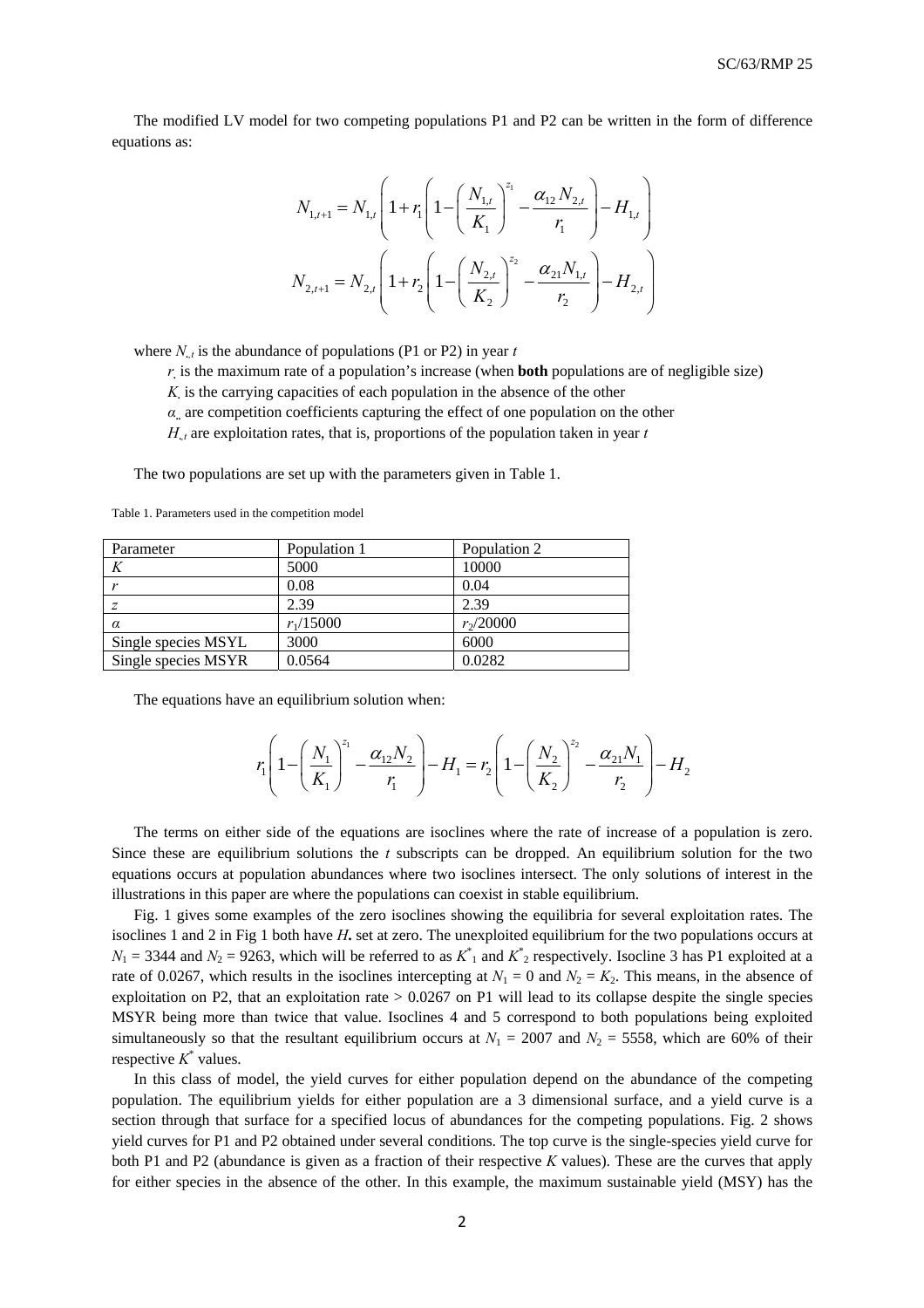same numerical value for both populations because P1 has twice the MSY rate of P2, but half the carrying capacity (*K*). For these curves the MSYR values are equal to their single species values of 0.0564 and 0.0282 for P1 and P2 respectively.

The second curve down in Fig. 2 is the yield curve for P2 when P1 is held at its nominal MSYL of 60% of  $K^*$ <sub>1</sub>. For this curve, not surprisingly MSY is less in the presence of the competitor, but MSYR is 0.0262, also less than its single species value. This curve and the second from the bottom are the two that are relevant if both species were to be managed to maintain their abundances relative to their joint equilibrium abundance  $(K^*)$ . These MSYR values will be designated as MSYR<sup>\*</sup>. The third curve from the top is for P2 where P1 is not exploited, and hence P1 increases in abundance above *K*\* 1. Obviously, MSY will be numerically smaller, but MSYR is also less at 0.0204. The second curve from the bottom is the yield curve for P1 with P2 maintained at 60% of  $K^*_{2}$ . For this curve the value of MSYR<sup>\*</sup> is 0.0413. The lowest curve is for P1 exploited while P2 not unexploited; in this case the MSYR is 0.0197. For either population, both MSY and MSYR depend on the state of the competing population. In this model, the MSYR applying to either population in the absence of the other is greater than MSYRs attained when both populations exist.

To begin to explore the properties of fitting a single species model to recovery trajectories of competing populations, both competing populations are depleted to a few percent of their  $K^*$  values (3.5% of  $K^*_{1}$  and 1.1% of *K*\* 2) and to approximately the same abundance. Without further exploitation the populations recover with the trajectories shown in Fig. 3. P1 overshoots *K*\* 1 because P2 recovers at a slower rate. P1 eventually declines towards *K*\* 1 as P2 becomes more abundant. The superabundance of P1 does not appear to have much effect on the recovery of P2. There are several instances where populations appear to recover above *K*, hence making them difficult to describe using single-species deterministic models (Cooke, 2009b). The effects of competition could be a contributing factor.

The method that fits a single species population model to the recovery trajectories is implemented here deterministically by fitting a Pella-Tomlinson single species model, with MSYL = 0.6*K*, to the recovery trajectories with 20 years of precise and unbiased absolute abundance data. Fig. 4 shows the "true" and fitted population trajectories. The estimates from the fitted single species models are given in Table 2. The recovery trajectories when both populations are substantially depleted are approximate estimates of r**.**. However, the single-species estimates of MSYR derived from *r*. are overestimates of MSYR\* . There is some bias in the estimates of  $K^*$  because the downward trajectory of each population is affected by the changes in productivity arising from the changes in abundance of the competing population. These affects are absent in the fitted singlespecies model, so that estimates of  $K^*$  are biased down, although more substantially for P1.

Eventually these inconsistencies will lead to obvious departures between the recovering abundance and a single species model, particularly in the case of P1 when it begins to demonstrate recovery to above *K*1.

| Population   | True k | Estimated $K$ | True $r$ | Estimated r | Estimated<br><b>MSYR</b> | Estimated<br><b>MSYR/MSYR</b> |
|--------------|--------|---------------|----------|-------------|--------------------------|-------------------------------|
| $\mathbf{D}$ | 3344   | 2809          | 0.080    | 0.0796      | 0.0561                   | . 36                          |
| D?           | 9263   | 9097          | 0.040    | 0.0392      | 0.0282                   | . 08                          |

Table 2. Estimated parameters of single species logistic models fitted to the recovery trajectories of the competing populations from a single deterministic trial.

Fig. 5 shows the consequences of exploiting the two populations at the estimated MSYRs beginning in the year the populations each exceed 60% of their respective *K*\* levels. If the single-species model was accurate, P1 should stabilise at around this abundance level. However, P1 continues to increase until the recovery of P2 is further advanced, after which P1 begins to decline because the single-species estimate of MSYR is an overestimate of MSYR<sup>\*</sup>, which is the rate required to stabilise P1 at  $0.6K^*$ <sub>1</sub> (MSYR<sup>\*</sup> = 0.0413) when P2 is at  $0.6K^*_{2}$ . By the time P2 reaches 60% of  $K^*_{2}$  the estimate of its single species MSYR will not stabilise the population despite being an over-estimate; P2 continues to increase because of the declining trend of P1. The trajectories continue to diverge.

If we consider a time horizon of about 100 years, the consequences of biased estimates of MSYR do not seem to have particularly serious consequences, and so it might be argued that the effects of competition on the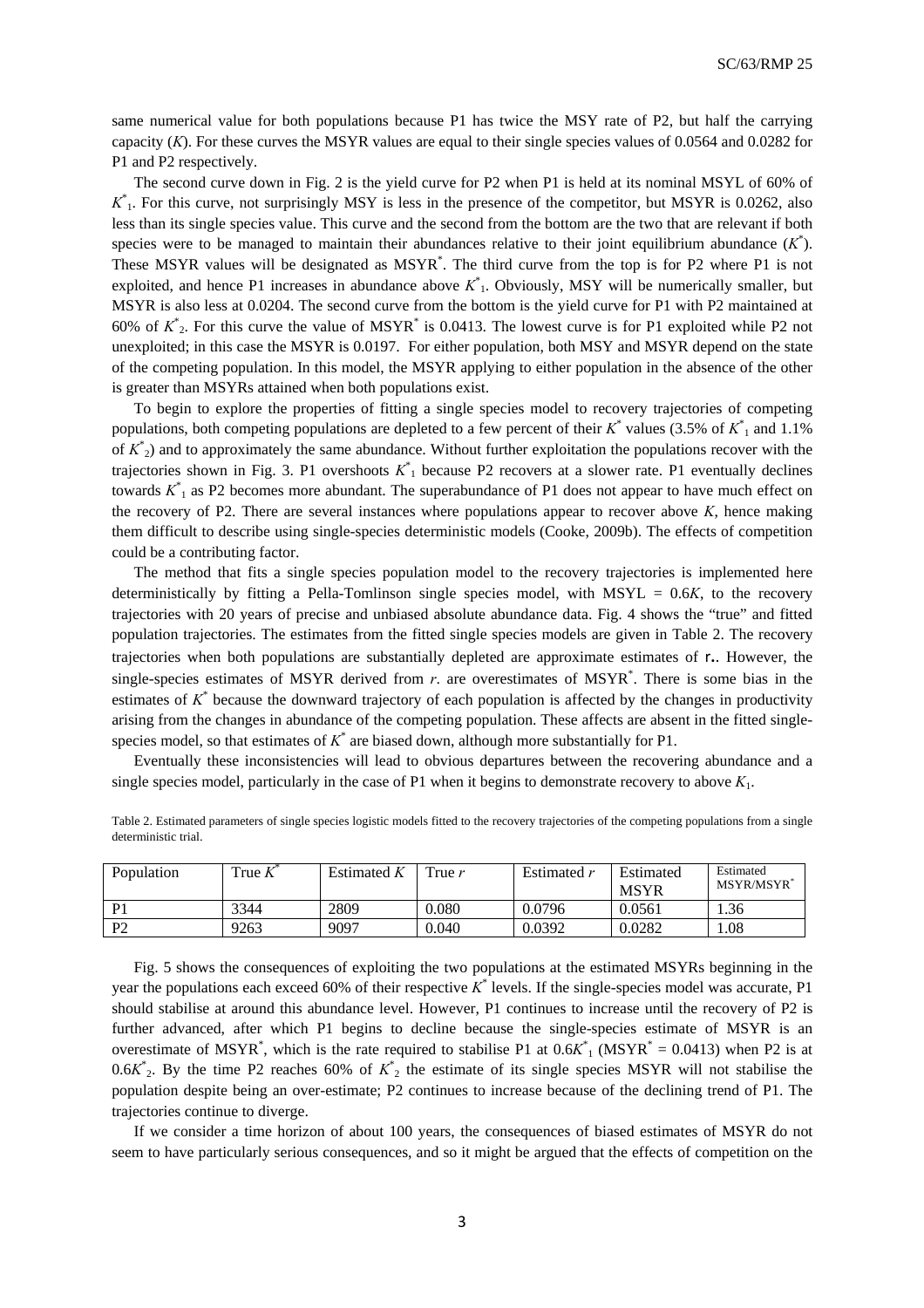estimates have been relatively harmless in this case (and under the assumption that other improvements is management will occur in the interim).

However, the general revision of MSYRs as contemplated by the Scientific Committee would have the effect of applying the estimates in contexts other than those in which they were estimated. Suppose we were to apply those estimates to similar competing populations elsewhere, but neither of which have been substantially depleted. This scenario is shown in Fig. 6, where both populations were already at 0.6*K*\* , but both now would decline because the single species MSYR estimates are overestimates of MSYR\* .

Whether either of these scenarios are serious problems for the RMP depends on the adaptive capacity of the management system to accommodate incorrect assumptions about MSYR.

#### **DISCUSSION**

Our prospect of reliably predicting MSYR even at the modest level of a distribution of MSYRs, assuming that such a thing exists, is inevitably low for natural systems because they are not isolated, stationary and recurrent. If the practical context available for estimating MSYR is from substantially depleted populations, this note indicates one class of mechanism that should make us wary about extrapolating those estimates to contexts where populations are not depleted. In the case of the simple competition model used here, MSYR is not necessarily a constant but changes over time with the changing abundance of the competing populations. Apart from inter-specific competition, competition of fisheries with marine mammals will affect apparent yield curves, as will the effects of climate change and ocean acidification that may lead to failures of the assumption that the systems are stationary.

The important question is whether the adaptive properties of the RMP are sufficient in the light of intractable uncertainties. When it is said that the RMP is "too conservative", the real issue is whether it has sufficient adaptive capacity to respond fully when yields are higher in the expected range. If the procedure is made "less conservative", the question is symmetric; would the revised procedure have sufficient adaptive capacity to respond fully when yields are at the lower end of the range. The primary problem is not the range of MSYRs; the problem is that adaptive capacity of the RMP is low and incomplete. However, this is a consequence of the rate of accumulation of information about population dynamics being limited because of imprecise abundance estimation, low acceptable risks of depletion and the objective of limiting fluctuations in catch limits to make them more predictable for the industry. The responsiveness of the procedure has to be low because of the constraints under which it operates. Making it "less conservative" may mean that it is not always conservative enough.

In principle, procedures used to modify the RMP are also part of the management system. The RMP development process demonstrated that the properties of methods depend on the context in which they are used and that they should be evaluated *in situ* rather than *ex situ* (de la Mare, 1986). Accordingly, if we are to use data, models and meta-analyses to modify the RMP we should also evaluate the consequences of using those methods to determine whether the whole management cycle retains robust management properties.

#### **REFERENCES**

Cooke, J. G. 2009a. A Note on the Definition of MSYR in a Multi-species Interaction Context. Report of the MSYR Workshop – Annex C. *J. Cetacean Res. Manage*. 11(Suppl):480.

Cooke, J. G. 2009b. A note on the interpretation of historical trends in baleen whale populations in the context of environmentally-induced variability in population dynamics, with implications for the estimation of MSY rates. SC/F09/MSYR 3.

de la Mare, W. K. 1986. Simulation studies on management procedures. *Rep. int. Whal. Commn* 36:429-50.

Huisman, J. and Weissing, F. J. 2001. Fundamental unpredictability in multispecies competition. *Am. Nat.*. 157: 488–94.

IWC, 2009. Report of the MSYR Workshop. *J. Cetacean Res. Manage*. 11(Suppl):467-80.

Lotka, A. J. 1932. The growth of mixed populations: two species competing for a common food supply. *J. Washington Acad. Sci*. 22:461-9. Peters, R. H. 1991. *A critique for ecology*. Cambridge University Press, Cambridge, U.K. 366pp.

Popper, K. R. 1963. *Conjectures and refutations: the growth of scientific knowledge*. Routledge, London. p457. Strobeck, C. 1973. N species competition. *Ecology* 54:650-4.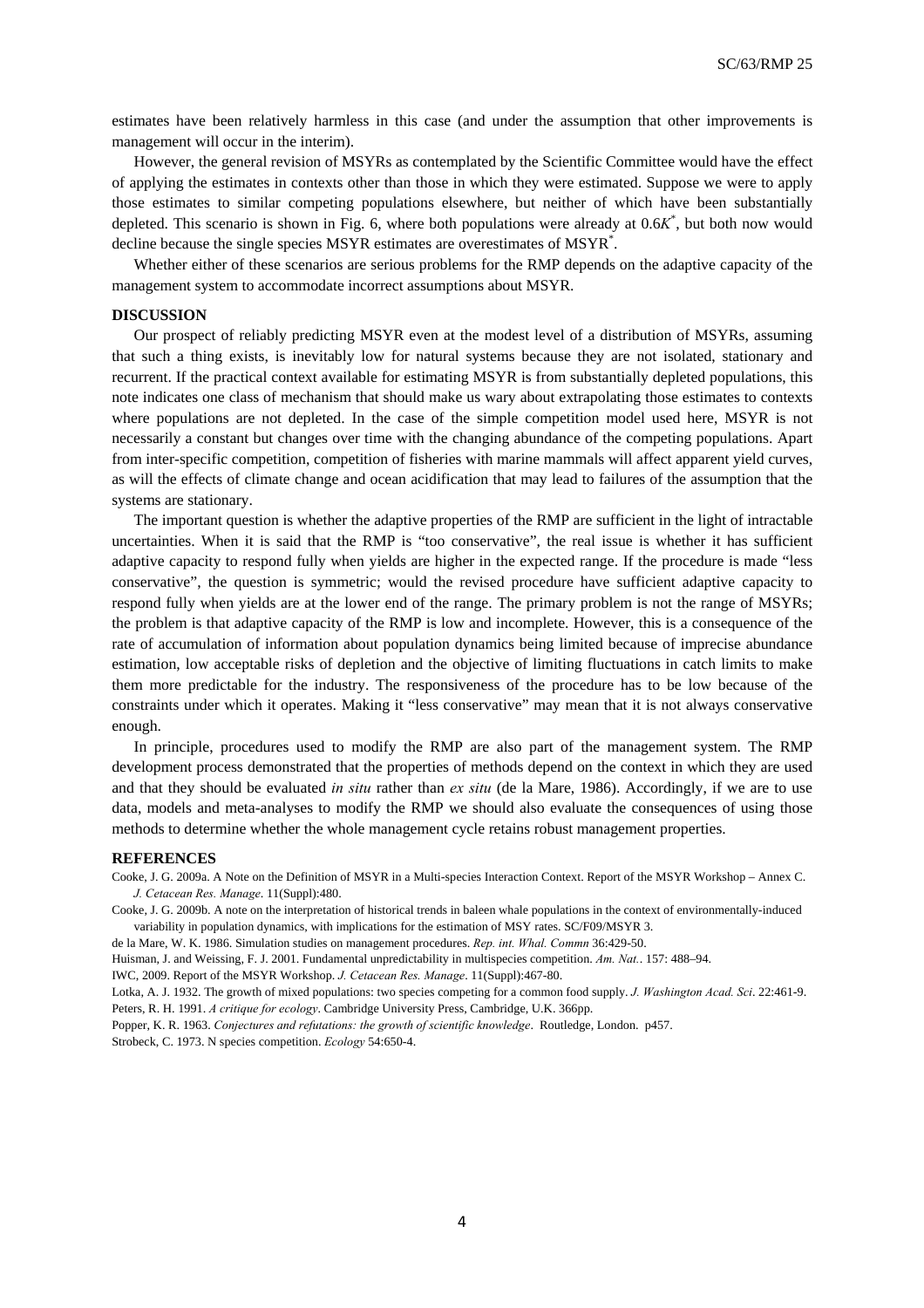

Fig. 1. Isoclines showing where the rate of change of population size is zero for the competing populations for some different rates (H) of exploitation.



Fig. 2. Yield curves for the two populations: curve 1; either P1 and P2 without the competition (the single species yield curves), curve 2; P2 with P1 maintained at 60% of its unexploited equilibrium abundance, curve 3; P2 without exploitation of P1; curve 4; P1 with P2 at 60% of its unexploited equilibrium, curve 5; P1 without exploitation of P2, bottom. Abundance is shown as a fraction of  $K_1$  or  $K_2$  as appropriate.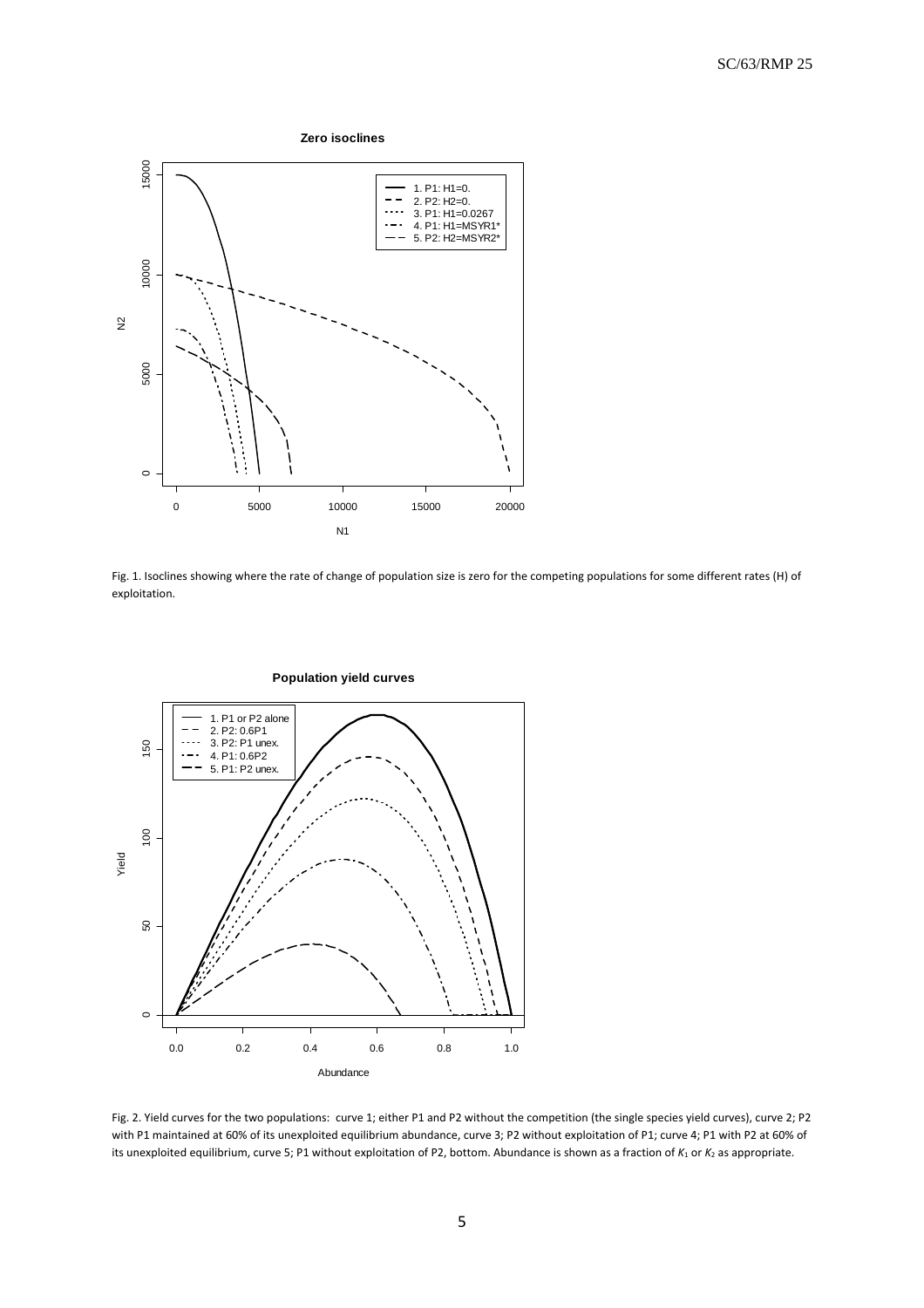

Fig. 3. Recovery of the two competing populations after simultaneous and substantial depletion and in the absence of further exploitation.



Fig. 4. "True" population trajectories generated from a model of two competing populations, both similarly depleted by simultaneous exploitation for 50 years. Also shown are two trajectories from fitting a single species model to the true abundance values from monitoring the recoveries over a 20 year period from year 56 to 76.